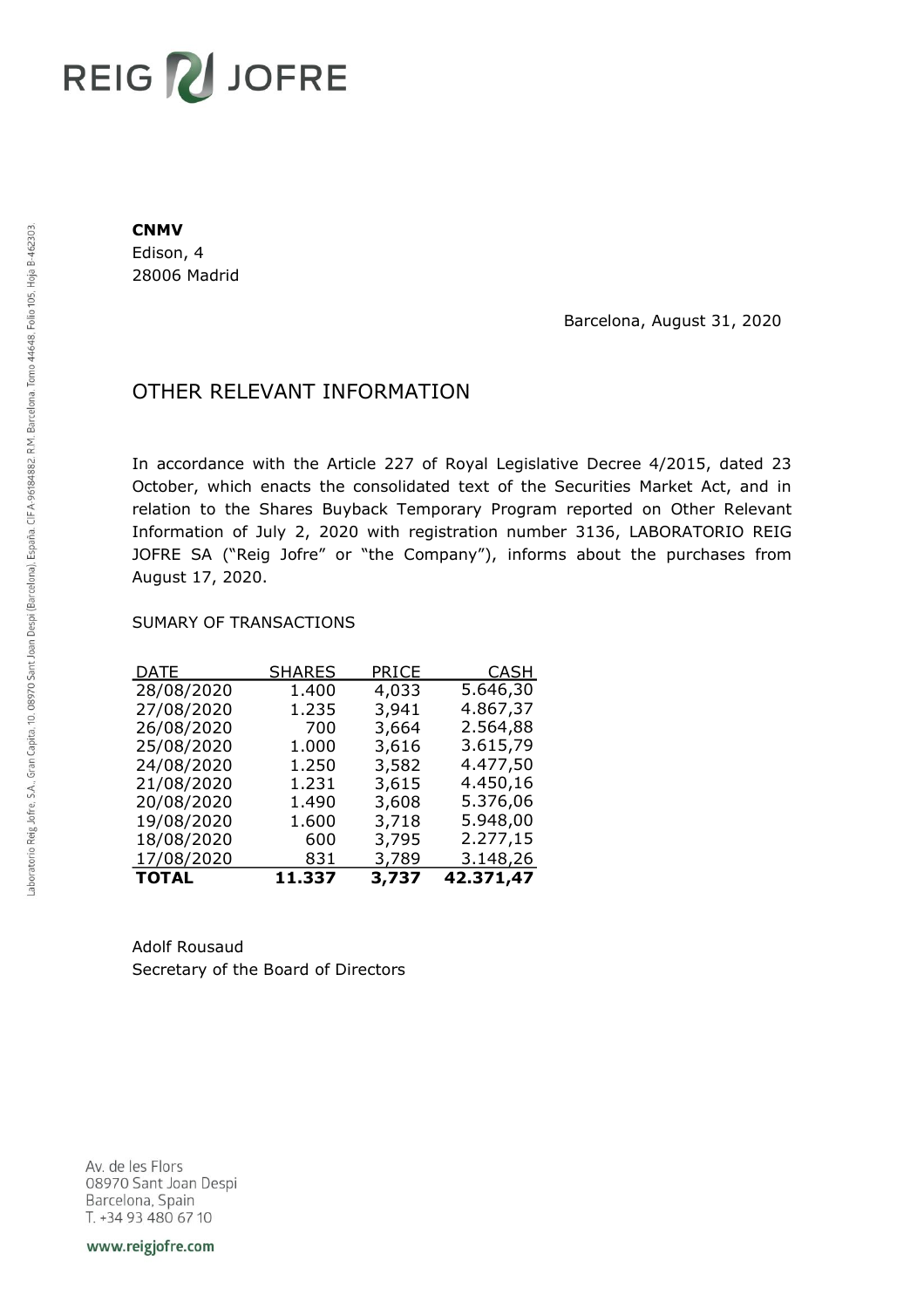## ANNEX 1

*Detail of transactions between August 17 and August 28, 2020*

| DATE       | SHARES | PRICE | CASH     |
|------------|--------|-------|----------|
| 28/08/2020 | 100    | 4,100 | 410,00   |
| 28/08/2020 | 150    | 4,140 | 621,00   |
| 28/08/2020 | 150    | 4,030 | 604,50   |
| 28/08/2020 | 150    | 4,020 | 603,00   |
| 28/08/2020 | 250    | 4,020 | 1.005,00 |
|            | 8      |       |          |
| 28/08/2020 |        | 3,960 | 31,68    |
| 28/08/2020 | 28     | 3,980 | 111,44   |
| 28/08/2020 | 150    | 4,000 | 600,00   |
| 28/08/2020 | 167    | 4,040 | 674,68   |
| 28/08/2020 | 97     | 4,000 | 388,00   |
| 28/08/2020 | 150    | 3,980 | 597,00   |
| 27/08/2020 | 35     | 3,980 | 139,30   |
| 27/08/2020 | 150    | 3,980 | 597,00   |
| 27/08/2020 | 150    | 3,980 | 597,00   |
| 27/08/2020 | 50     | 4,000 | 200,00   |
| 27/08/2020 | 150    | 4,000 | 600,00   |
| 27/08/2020 | 200    | 4,000 | 800,00   |
| 27/08/2020 | 43     | 3,850 | 165,55   |
| 27/08/2020 | 150    | 3,880 | 582,00   |
| 27/08/2020 | 150    | 3,870 | 580,50   |
| 27/08/2020 | 157    | 3,860 | 606,02   |
| 26/08/2020 | 78     | 3,640 | 283,92   |
| 26/08/2020 | 222    | 3,680 | 816,96   |
| 26/08/2020 | 85     | 3,630 | 308,55   |
| 26/08/2020 | 150    | 3,620 | 543,00   |
|            | 15     |       |          |
| 26/08/2020 |        | 3,630 | 54,45    |
| 26/08/2020 | 150    | 3,720 | 558,00   |
| 25/08/2020 | 200    | 3,650 | 730,00   |
| 25/08/2020 | 100    | 3,640 | 364,00   |
| 25/08/2020 | 9      | 3,610 | 32,49    |
| 25/08/2020 | 150    | 3,650 | 547,50   |
| 25/08/2020 | 91     | 3,560 | 323,96   |
| 25/08/2020 | 150    | 3,600 | 540,00   |
| 25/08/2020 | 216    | 3,590 | 775,44   |
| 25/08/2020 | 84     | 3,600 | 302,40   |
| 24/08/2020 | 200    | 3,550 | 710,00   |
| 24/08/2020 | 150    | 3,570 | 535,50   |
| 24/08/2020 | 150    | 3,540 | 531,00   |
| 24/08/2020 | 100    | 3,560 | 356,00   |
| 24/08/2020 | 150    | 3,560 | 534,00   |
| 24/08/2020 | 50     | 3,610 | 180,50   |
| 24/08/2020 | 150    | 3,620 | 543,00   |
| 24/08/2020 | 150    | 3,610 | 541,50   |
| 24/08/2020 | 150    | 3,640 | 546,00   |
| 21/08/2020 | 90     | 3,550 | 319,50   |
| 21/08/2020 | 250    | 3,580 | 895,00   |
| 21/08/2020 | 151    | 3,560 | 537,56   |
| 21/08/2020 | 150    | 3,590 | 538,50   |
|            | 90     | 3,640 |          |
| 21/08/2020 |        |       | 327,60   |
| 21/08/2020 | 200    | 3,670 | 734,00   |
| 21/08/2020 | 150    | 3,680 | 552,00   |